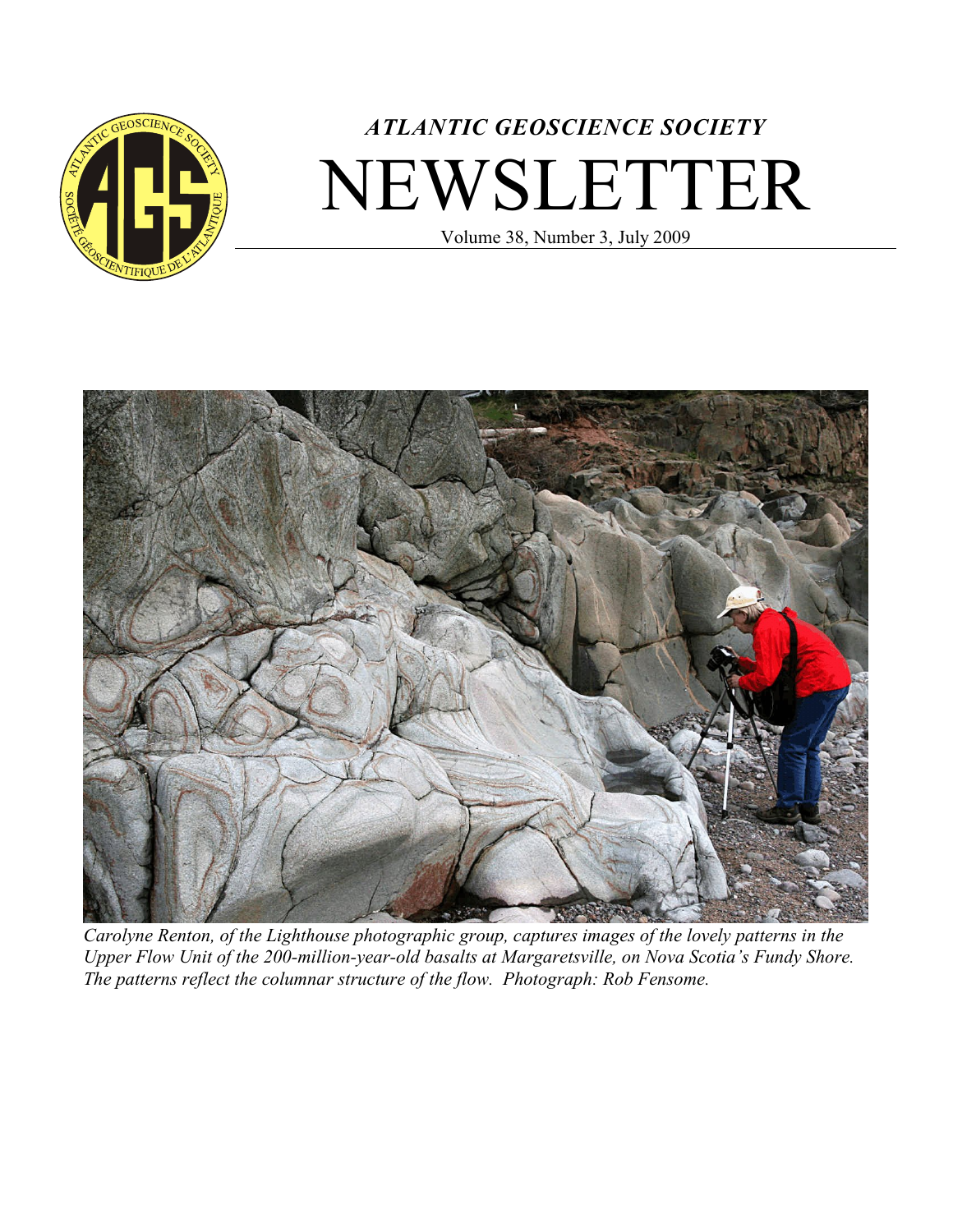#### **PRESIDENT'S FORUM .... .... .... . .** 2

#### **AGS ACTIVITIES**

Sponsorship Opportunity . . . . . . . . . . . . 3

#### **REGIONAL NEWS AND UPDATES**

| University of New Brunswick  4 |  |  |  |  |  |
|--------------------------------|--|--|--|--|--|
| <b>UPCOMING EVENTS</b> 6       |  |  |  |  |  |

The deadline for submissions to the next issue is October 9, 2009. Please send articles or feedback to:

John Shimeld, AGS Newsletter editor Geological Survey of Canada (Atlantic) P.O. Box 1006, Dartmouth, NS B2Y 4A2 (902) 426-6759 [John.Shimeld@nrcan.gc.ca](#page-1-0)

Production of this newsletter is by Nelly Koziel.

## **PRESIDENT'S FORUM**

The Atlantic Geoscience Society does an outstanding job of community outreach on many levels. One only has to look to our involvement with EdGEO, the ongoing Beyond the Last Billion Years lecture series, and the success of the Last Billion Years in bookstores across the region to recognize the impact of AGS. Such efforts are important and rightly form part of the core activities of the society. However, there are further opportunities for involvement with the public on a range of issues that we may wish to explore.

A sufficient number of AGS members are involved with issues of public interest that it might be possible for us to become involved as advocates. Topics include issues such as tidal power, uranium mining, and water resources. Most recently, the AGS received an invitation to participate in a meeting held by the Nuclear Waste Management Organization in New Brunswick this fall. Our role at such a meeting is not clear because we are not really stakeholders and would likely attend as observers. While it is obvious that we possess expertise that could be beneficial to public education on the science behind these issues, there are a number of other factors that should be considered before we become more deeply involved. Many of these issues are highly charged with emotion and it is often a fine line between scientist and activist, of which we must be cognizant. This is further complicated in many cases by our other obligations, most notably to our employers for many of us. An editorial from *EOS*, the weekly newspaper of the American Geophysical Union, offered some guidance on advocacy, specifically stating:

"AGU has not and will not articulate or support any public position on issues that extend beyond the range of available geophysical data or recognized norms of legitimate scientific debate. Positions of the AGU must be based on sound science."

It is likely that we should take a similar position on advocacy. We may have strong feelings on certain issues as individuals but it is important as a scientific society that we seek to develop positions based on science rather than those based on economic, emotional or other factors.

I would like to propose that the society should begin a serious dialog on the issue of advocacy. This may take the form of a series of working groups tasked with developing position statements and reports on the science behind various geoscience issues in Atlantic Canada. Such an approach has been used by many societies including the Geological Society of America, European Geosciences Union, and the American Geophysical Union. The various commissions of the International Association of Hydrogeologists may provide a model for tackling some of these issues. This would provide a new mechanism for outreach for the AGS, in this case attempting to provide applied geoscience knowledge to the public, press and policy makers rather than our current efforts, which have been primarily focused on grassroots geoscience education. It may also provide the additional benefit of engaging more members of the society in outreach. I would appreciate any comments and proposals that members may have on this matter.

<span id="page-1-0"></span>*Grant Ferguson* [Gferguso@stfx.ca](mailto:Gferguso@stfx.ca)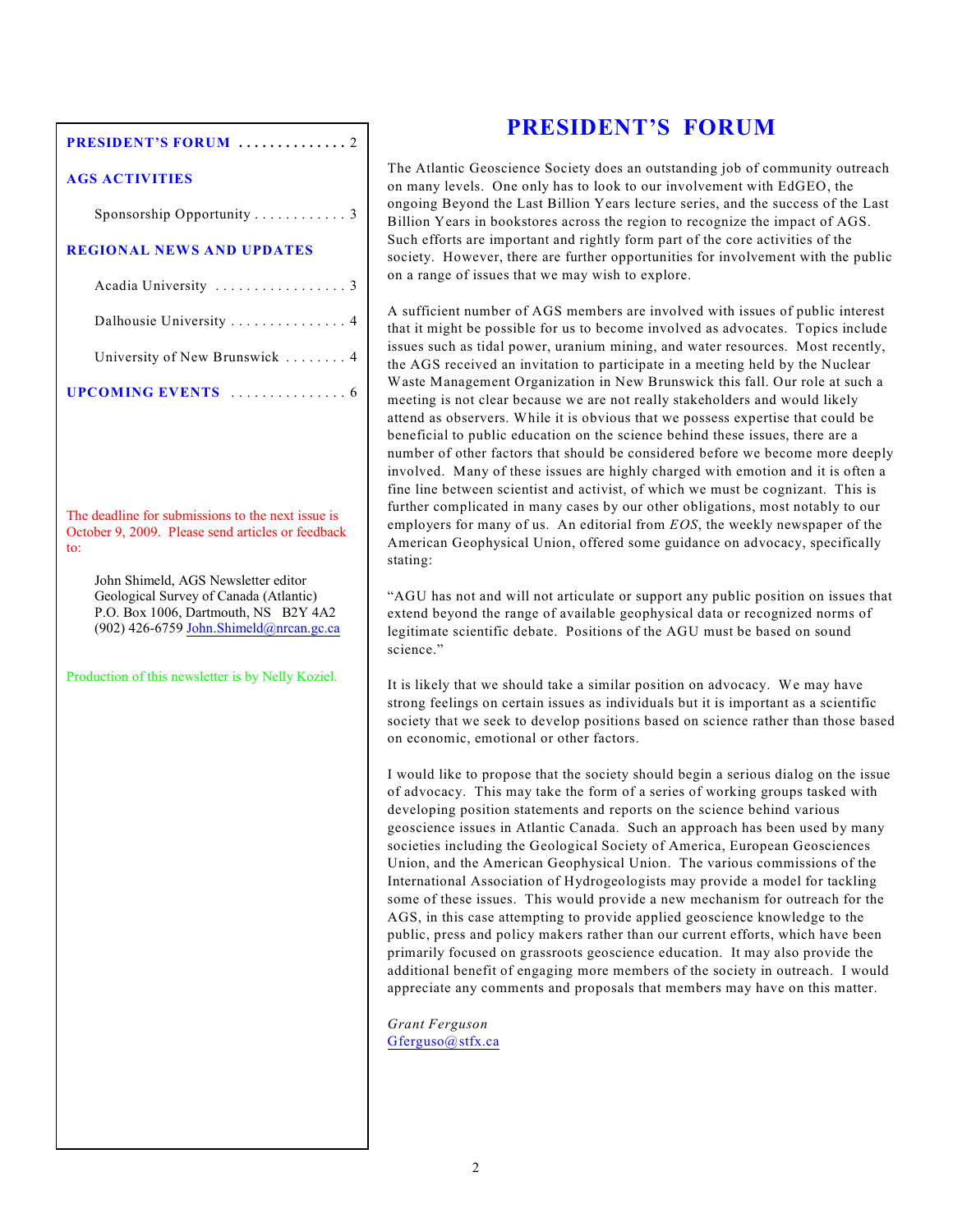## **AGS ACTIVITIES**

## **SPONSORSHIP OPPORTUNITY**

Does your group require a little extra money to get a project or event on the go?

Does your project fall within the mandate of **Atlantic Geoscience Society (AGS)?** 

If so, we may be able to provide you with that extra bit of funding you need!

The Products Committee of the AGS is currently accepting loan or grant applications for projects that communicate ideas about the Earth and earth sciences.

For more information or to download the application, please visit the AGS website:

#### http://ags.earthsciences.dal.ca/ags.php

#### $Or$

You may contact a member of the **Products Committee** 

Rob Raeside (rob.raeside@acadiau.ca) David Keighley (keig@unb.ca) Kay Thorne (kay.thorne@gnb.ca)

#### \*\*\*\*\*\*\*\*\*\*

## **REGIONAL NEWS AND UPDATES**

#### **Acadia University**

The 24<sup>th</sup> International Applied Geochemistry Symposium, sponsored by the Association of Applied Geochemists, took place from June 1 through 4, 2009 in Fredericton, New Brunswick, and Acadia representatives were there *en masse* enlightening the geoscience world about their geochemical activities. Professor Cliff Stanley led a contingent of Acadia students (graduate students Tamara Moss, Pizye Nankamba and Feseha Tesfai, and Jean-Luc Pilote, and undergraduate Honours student Harun Mohamad Idris). This group was augmented by former Acadia graduate students Jose Texidor-Carlsson (2007), Tansy O'Connor-Parsons (2006), Anastassios Grammatikopoulos (1992), Matt Leybourne (1988), Steve McCutcheon (1981), Anne-Marie O'Beirne (1979), Gerry Stanley (1979), Bob Ryan (1978), and Paul Smith (1976), as well as former Acadia undergraduate students Rafael Cavalcanti de Albuquerque (2007), Ryan Toole (2006), Sean

Timpa (2000), and Terry Goodwin (1982). Oral presentations by Cliff Stanley, Tamara Moss, Jose Texidor-Carlsson, Ryan Toole, Anastassios Grammatikopoulos, Matt Leybourne, Steve McCutcheon, and Gerry Stanley, and poster presentations by Cliff Stanley and Rafael Cavalcanti de Albuquerque made a strong contribution to the very successful technical program.

Sandra Barr and Peir Pufahl attended the Joint Assembly of the American Geophysical Union and the Geological and Mineralogical Associations of Canada, and several other organizations in Toronto in late May. Sandra co-chaired both oral and poster sessions on "Appalachian Connections Through the Americas" and co-authored a talk on detrital zircons from the Avalon terrane (w/Samson, Hamilton, White, and Satkoski), and presented posters on the geology of the Liscomb complex (w/White, Scallion, and Jamieson), metasomatism in the Mira terrane (w/Potter and Longstaffe), results of acritarch study in lower Paleozoic rocks of Nova Scotia and New Brunswick (w/Palacios, Jansen, White and Miller), and paleomagnetism in Cape Breton (w/Grunow, Thompson, and White). Peir co-authored a talk with Cliff Stanley, adjunct professor Eric Hiatt, and others on changing Paleoproterozoic oceanography after the Sudbury impact event at 1850 Ga.

Ian Spooner, Peir Pufahl, and Cliff Stanley continue to explore the Bloody Creek impact structure near Bridgetown, Nova Scotia. Ian and Pier and are working with Trevor Brisco (B.Sc. Geology Honours) on a NSERC funded project investigating the possibility that multiple impacts took place. Elliptical scarps located about .5 km to the north of the main impact crater will be the focus of geomorphological, geophysical and petrological investigation. In a complementary effort, Cliff Stanley is working with Dr. Mike Roberts (Acadia Physics) and \_Con-3A8AE4FB23D\c\s\lEmma Murowinski (B.Sc. Honours Physics) investigating the ground-based electromagnetic signature of the main impact structure. A paper documenting the Bloody Creek Impact structure as the  $172<sup>nd</sup>$  such structure on earth, authored by every member of the former Geology Department, plus several other contributors, has been accepted by the Journal Meteoritics and Planetary Science.

Finally, in the last AGS newsletter, it was announced that graduate student Edwin Escarraga attended the annual conference of the Northeastern Section of the Geological Society of America in Portland, Maine. What was learned after the last newsletter is that Edwin's poster was awarded Third Place in the Graduate Student Poster Award Competition. Thirty-four graduate student posters were presented at the meeting and Dr. Jean Crespi, Chair of the NEGSA section, noted that "the judges were very impressed by the overall quality of work presented, and the awards were very competitive". Congratulations Edwin!

*Cliff Stanley* [Cliff.Stanley@acadiau.ca](mailto:)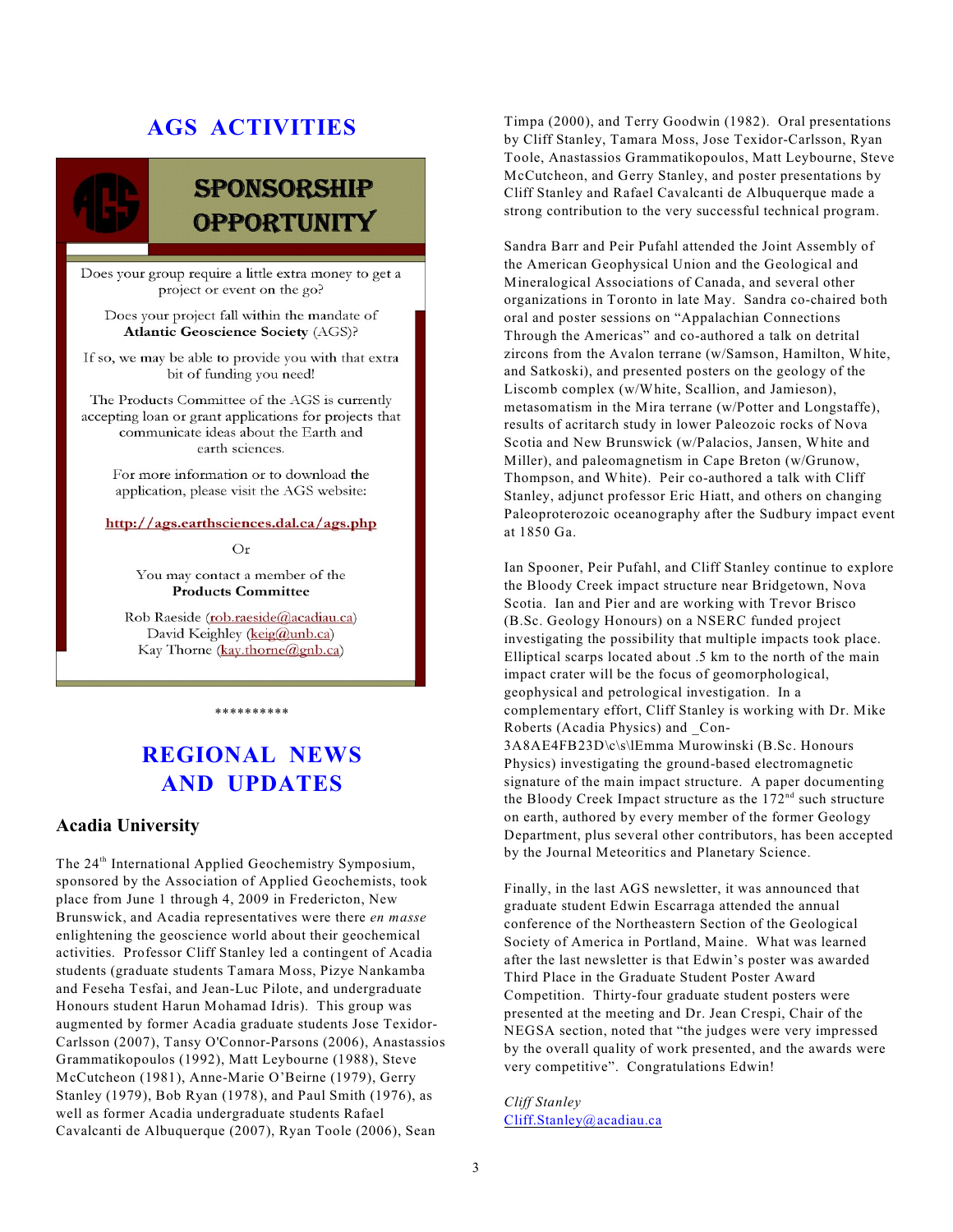#### **Dalhousie University**

#### *Honours Field Trip, 2009*

This year, the honours field trip will visit the Central Alps in Switzerland, led by Djordje Grujic and Isabelle Coutand. Twelve students will take part in this scientific and cultural learning experience. We'll have a report in the Fall.

#### *Undergraduate News*

The Dawson Geology Club Annual Banquet was held in early April. The Best Honours Thesis award was presented to Luke Hilchie. TheEffective Writing Award (Thin Thesis Award) was presented to Hayley Pothier. The Professor of the Year Award, chosen by the students and presented annually, was given to Nick Culshaw.

#### *Graduate News*

This year the Earth Sciences graduate students worked hard at fundraising for their annual summer graduate field trip. After numerous bake sales and a successful Art Gala fundraiser night featuring both art and musical performances by members and friends of the department, they were happy to choose the Canadian Rockies as the location for their 2009 field trip—past trips have included the Southwest USA (2008), Quebec and the Gaspe Peninsula (2007) and Newfoundland (2006). Five graduate students and two post-docs will spend June 13-21 crossing and re-crossing the Rockies, trying to find the best outcrops along the way. They are looking forward to a guided trip of the Burgess Shale, seeing the foothills through the eyes of Dr. Phil Simony, emeritus at the University of Calgary, and visiting some of Canada's most stunning national parks.

#### *Faculty News*

We are delighted to announce that Dr. Isabelle Coutand joined the Department in January. Isabelle had been at the University of Lille, France; she is a specialist in fission-track thermochronology, and is now Head of Dalhousie Fission Track Laboratory.

\*\*\*\*\*\*\*\*\*\*

*David B. Scott* DBScott@dal.ca

#### **University of New Brunswick**

#### *IAGS*

Through the monumental efforts of Dr. Dave Lentz and his local organizing committee, the 24<sup>th</sup> International Applied Geochemistry Symposium (IAGS) was recently held on UNB's Fredericton campus June  $1<sup>st</sup>$  to  $4<sup>th</sup>$ , 2009. IAGS is the Association of Applied Geochemists (AAG) biannual meeting held in conjunction with the International Association of Geochemistry & Cosmochemistry (IAGC) and the International Association of Geoanalysts (IAG). After a soggy and buggy series of pre-meeting field trips to intrusion-related

ore deposits and coal mining districts in New Brunswick, the sun shone on Fredericton for the rest of the week, providing a welcoming backdrop to the 320 delegates from around the world who attended the conference.

Following 3 well-attended workshops held on Sunday, the remainder of the week was filled with 15 special sessions focusing on a wide array of geochemical problems ranging from ore deposits studies, lithogeochemical exploration, environmental and aqueous geochemistry, soil and landscape evolution,  $\text{CO}_2$  sequestration, and isotope applications in exploration. Associated poster sessions were also wellattended and provided thirsty delegates with a venue to enjoy a sherbet or two while casually discussing the nuances of geochemistry.



*Poster session held in the Student Union Building ballroom.*

The Monday Plenary Session "Deep Search Geochemical Exploration" in honour of contributions inspired by former UNB Geology Faculty Gerry Govett, featured a keynote address by Ross Large (Univ. of Tasmania) that set the stage for the rest of the meeting. Gerry Govett's contributions to exploration geochemistry were honoured at the closing lobster banquet with the award, bestowed by AAG President David Cohen, of the Association of Applied Geochemists Gold Medal. Other notable UNB Geology honours included the APEGNB-sponsored AAG best poster (and mini talk) award to PhD candidate Sabine Schwarz (supervised by D. Lentz) and an honourable mention to MSc candidate Yask Shelat (supervised by D. Lentz & B. Leblon).

The great success of this  $24<sup>th</sup> IAGS$  would not have been possible without the help of our DNR colleagues: Steve McCutcheon (Finance Chair and field trip leader), Key Thorne (co-editor of the symposium abstract volume), and Jim Walker (field trip coordinator and field trip leader). Thanks are also extended to a small but dedicated army student volunteers and to Thomas Mumford for photographing the meeting activities. A special thanks to Kim Klausen for her invaluable effort pre-, syn-, and post-conference.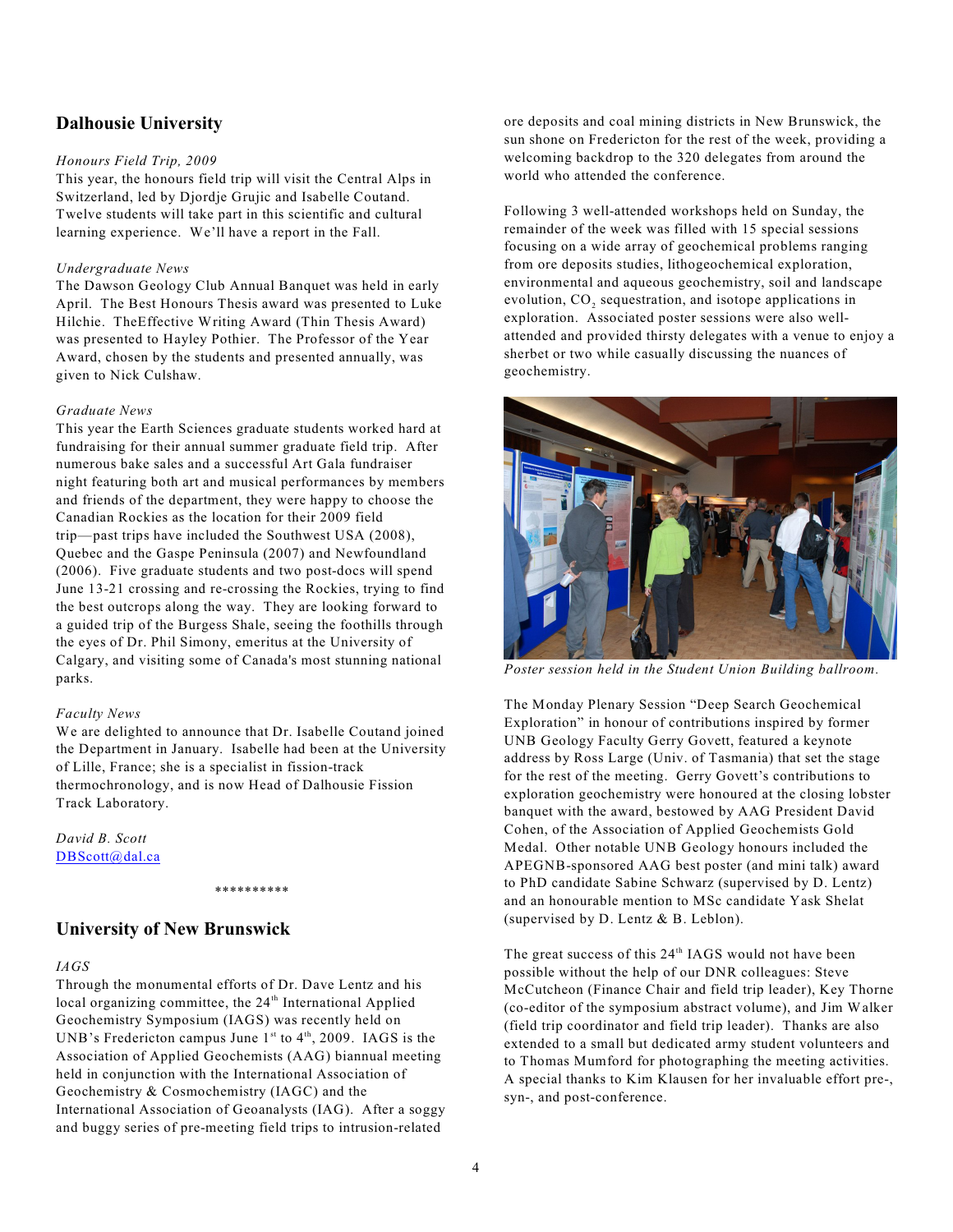

*Gerry Govett (right) receiving the AAG Gold Medal from AAG President David Cohen.*

#### *Dave Lentz receives 2009 CIM Boldy Award*

UNB Geology Faculty member Dr. Dave Lentz was recently awarded the 2009 CIM Boldy award "For his contribution to revitalizing the CIM Geological Society as 2003-2004 president and his tireless work in the society's journal, Exploration and Mining Geology". Dave was on hand to receive the award from CIM President James K. (Jim) Gowans (DeBeers).

#### *AGU Joint Assembly wrap-up*

Several UNB Geology faculty and students made the trek to Toronto to attend the 2009 AGU-GAC-MAC Joint Assembly. Dr. Chris McFarlane presented a talk on in-situ Nd and Sr isotope analyses of accessory minerals in Au-bearing veins in a special session "Recent Advances in Trace-Element and Isotopic Microanalysis of Accessory Minerals" which he coorganized with Dr. John Hanchar (Memorial Univ. of Nfld). The Mineralogical Association of Canada, the Geological Association of Canada, and the Canadian Geophysical Union are acknowledged for co-sponsoring this special session.

UNB Geology faculty members Dr. Tom Al and Dr. Joe White also delivered invited talks focusing on their research on solute transport in fractured porous media and the rheology and strain rates of natural systems respectively. Dr. Karl Butler and his students M. West and A. DesRoches were also on hand to present the results of recent near-surface geophysical investigations.

The UNB Planetary and Space Science Center (PASSC) was also on hand to deliver five papers ranging from the geology of the central Manicouagan uplift (M. Biren) and associated breccia (Dr. L. Thompson), complementing APXS data with textural and mineralogical features of Martian materials (T. Trabucchi), the origin and age of lunar granulitic breccias (J. Hudgins), and a talk by group-leader Dr. John Spray on reassessing impact melt - crater affiliations.



*Conference delegates tucking into their lobster during the closing banquet ceremony.*

UNB Geology emeritus professor Dr. Paul Williams was also on hand to receive the inaugural Canadian Federation of Earth Sciences Mentorship Award. This award was recently created in Paul's honour because of his excellence, candour and integrity in scientific mentoring, as recognized by former students and colleagues. The award will be given annually to candidates nominated from all sectors within the earth science community (industry, academia and government).

Presentation of this medal by CFES President Bill Mercer took place in conjunction with a special session in Paul's honour entitled "*From microstructures to tectonics: multiple scales of deformation in the lithosphere*." The well-attended presentation ceremony featured a thoughtful citation by Shoufa Lin (Univ. of Waterloo) followed by Paul's acceptance remarks. The text of the citation and acceptance remarks are scheduled to appear on the CFES website: <http://www.geoscience.ca/awards.html>

#### *From Crystals to Gems Mineral exhibit at UNB's Harriet Irving Library*

This travelling exhibition on loan from the Canadian Museum of Nature introduces visitors to gemstones: their special attributes of beauty, rarity and durability, and how they are cut and polished. Visitors also get a glimpse of some amazing Canadian gemstones and discover where the minerals are found in Canada. This unique exhibit was arranged by UNB's Department of Geology, in order to highlight the upcoming Quartermain Science Centre, which will be constructed in UNB's geology building later this year. The Quartermain Centre will consist of a museum proudly displaying UNB's world-class mineral, fossil, and rock collection, as well as a new first year laboratory for aspiring geology students. The Quartermain Centre was facilitated by a generous donation from UNB Geology alumnist Dr. Bob Quartermain, President and Chief Executive Officer of Silver Standard Resources Inc. The From Crystals to Gems exhibit was made possible through generous donations from UNB Geology & Faculty of Science, Science East, Association of Professional Engineers and